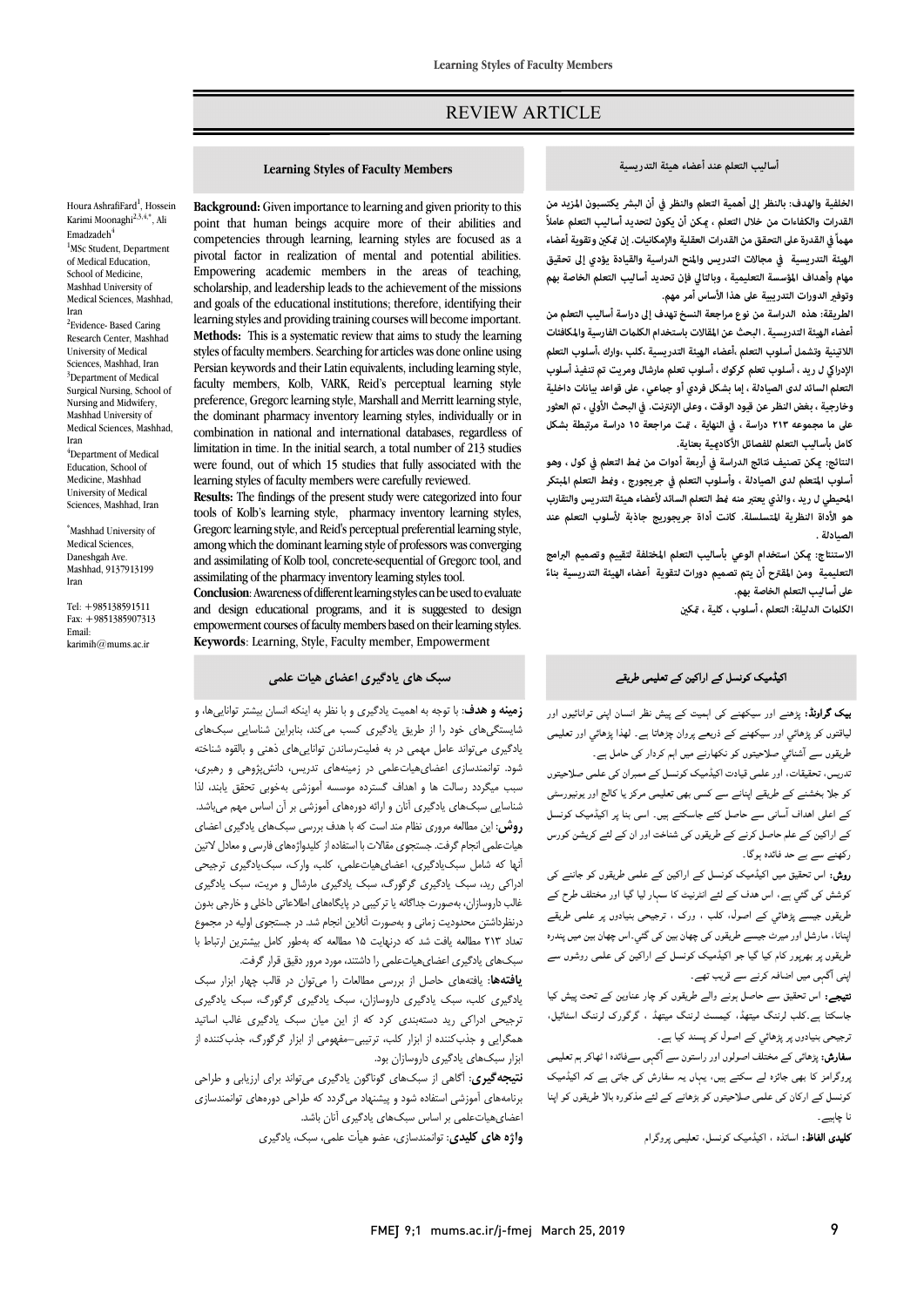#### **INTRODUCTION**

 Training is a complex process which can lead to the loss of forces and facilities, as well as failure in efforts if it is considered simple. The development and transformation of processes and awareness of the modern ways of its implementation (1). Learning is the basis of everyone's behavior. The ultimate goal of every educational activity is to create favorable changes in learners' behaviors and building their knowledge through selection of actions and strategies (3). Learners' response to learning and educational activities as well as the amount of energy they use can be education requires the knowledge of the educational experiences (2). The learners are the key to learning while different (2).

different (2).<br>Researchers believe that each learner has preferential ways to understand, organize, and store information in a recognizable and sustainable manner. Identifying the effective factors in learning is one of the important categories considered by these researchers, and learning<br>styles, which are the habits of processing information received by individuals, can be considered as one of the effective factors in learning (4). In references, the concept of learning style is initially defined as a path, tendency, a ratent, a cognitive reature. For example, ratureau (1990)<br>argues that the individuals' learning style is their learning style which is shaped by their cognitive style (their mode of action) and their experience as learners. Dunn & Dunn (1978) explain that learning styles are a way for each them, and maintain them. Reiner (1976) believes that learning style includes how individuals plan to receive, understand, remind, and use new information (3). Psychologically, learning style is the way in which people information (5). Hohen (1995) writes: "the term learning style refers to beliefs, preferences, and behaviors used by individuals to help them learn in a given position" (6). According to Kolb, learning styles are shaped by heritable present environment which are based on the neural categories considered by these researchers, and learning talent, a cognitive feature. For example, Patureau (1990) learner to focus on new and difficult information, process focus, obtain experience, and acquire knowledge and factors, previous experiences of life, and the needs of the structure and personality of individuals (4).

 In general, the learning style is used to refer to "an individual way of collecting, organizing, and thinking about past decades is based on the belief that knowing the preferred learning style and also having the preferential approach to learning can be useful in informing the learners information." This term which has become popular over the how to adapt and maximize learning (7).

now to adapt and maximize rearning (7).<br>Fidalgo, Sentos and Thormann (2018) concluded in their investigation that if learning preferences of learners and their learning styles were to be considered, the educational process could be improved and performed more successfully learning based on specific styles not only improves the academic performance of learners, but increases the (8). Vizeshfar and Torabizadeh (2018) also found that professional satisfaction of instructors (9).

 Considering the importance of learning and teaching methods in employees, and given that human beings acquire

 learning, identifying learning styles can be an important factor in realization of potential and mental abilities, so it can lead to intellectual development of individuals (10). In higher education institutions, efforts are being made to members through empowerment strategies, including training, retraining, and motivating members regarding their roles and responsibilities (11). Faculty members are the most important capital of each institution in higher education scholarship, and leadership, makes the missions and goals of the educational institution well realized (12). Certainly, faculty members, like many other people in diverse professions, have many needs, such as the constant need for well as updating their skills, knowledge, and competencies most of their abilities, skills, and competencies through continuously improve the professional development of the system and their empowerment in the areas of teaching, progress, satisfaction, and communication with others, as  $(13)$ .

 It is said that the instructors' awareness of their own learning preferences is important, because the instructor's learning<br>style is likely effective in activities that are provided in a learning environment. Professors and educational planners should use more effective teaching methods, media, and various technologies to maximize the participation of continue to learn in order to maintain and enhance their own capabilities, so identifying their learning styles and providing training courses is of a great importance. Therefore, it should be sought whether the planners and instructors of professors. Thus, the present study aims to study learning Ĭ preferences is important, because the instructor's learning learners in education (14). On one hand, professors need to empowering courses know what learning styles are used by styles of faculty members.

I

### **METHODS**

 This is a systematic review which was performed in May, 2018. The results of this study are based on articles published in national and international journals. Since in this study different learning styles were investigated, searching for articles was done online using Persian style, faculty members, Kolb, VARK, Reid's perceptual learning style preference, Gregorc learning style, Marshall and Merritt learning style, the dominant pharmacy databases of Pubmed, Eric, Scholar, Weily, Proquest, Springer, and Taylor, regardless of the time restriction. The inclusion criteria for the study were the keywords in the title and abstract of the articles, while the exclusion criteria related to the purpose of this study, the articles that had investigated the keyword of the faculty member, but had not included the learning style, and the articles related to university professors except faculty members. Accordingly, found and their titles were then reviewed. In the next step the abstracts of 180 articles were studies and subsequently 65 articles were completely investigated, out of which 15 studies fully associated with the learning styles of faculty keywords and their Latin equivalents, including learning inventory learning styles, individually or in combination in of the study were the content of the research that was not in the initial search, a total number of 213 studies were members were carefully reviewed (figure1).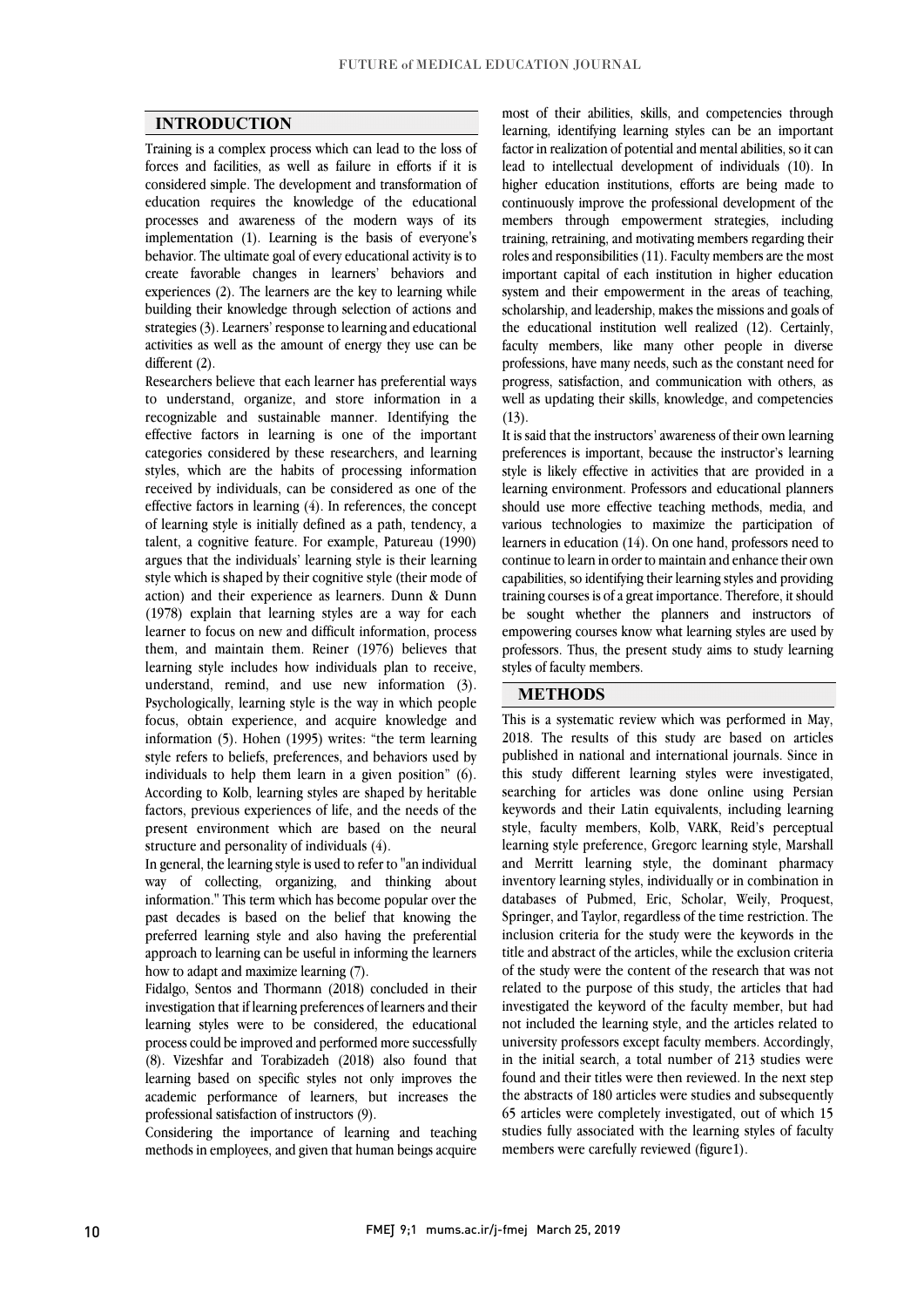

  $\overline{\phantom{0}}$ 

#### **RESULTS**

 There are various methods for recognizing learning styles based on different psychological behaviors, which can be prepared by Dunn, Kolb, Keefe, Gregorc, Felder Fleming, determined using various tools, including questionnaires and Soloman (15).

 Of the 15 papers reviewed in this study, 7 articles had examined Kolb learning style in faculty members, 3 articles articles were related to Gregorc learning style, 1 essay was associated with Perceptual Learning Style Preference Questionnaire (PLSPQ) of Reid, and 1 article had also were related to the pharmacy inventory learning styles, 3 examined Marshall and Merritt learning style.

#### *Kolb learning style:*

 Kolb designed one of the first learning styles to achieve learning preferences (16). The theory of Kolb learning styles is based on empirical learning theory (ELT). In the theory of empirical learning, learning is "a process in which  knowledge has been created through the transformation of experience; knowledge has been derived from the integration of understanding and experience" (17). To dialectical modes: Concrete Experience or Abstract Concept. For transformation of experience, they are dependent on one of two dialectical states: Reflexive Observation or Active Examination. These four modes occur in the reversible process, resulting in a four-step rearning eyer (17). These<br>preferences are grouped into four learning styles for particular learning modes, namely Diverging, Assimilating, understand experience, learners typically use one of the two process, resulting in a four-step learning cycle (17). These Converging, and Accommodating (17).

 Those who have an assimilating learning style have the ability as well as abstract concepts such as science and mathematics (18). Divergent learners are highly imaginative while they have vast cultural interests. They seek information and tend to specialize in arts and humanities. These learners are dependent on people(people-oriented), able to look at to create theoretical models and use the deductive reasoning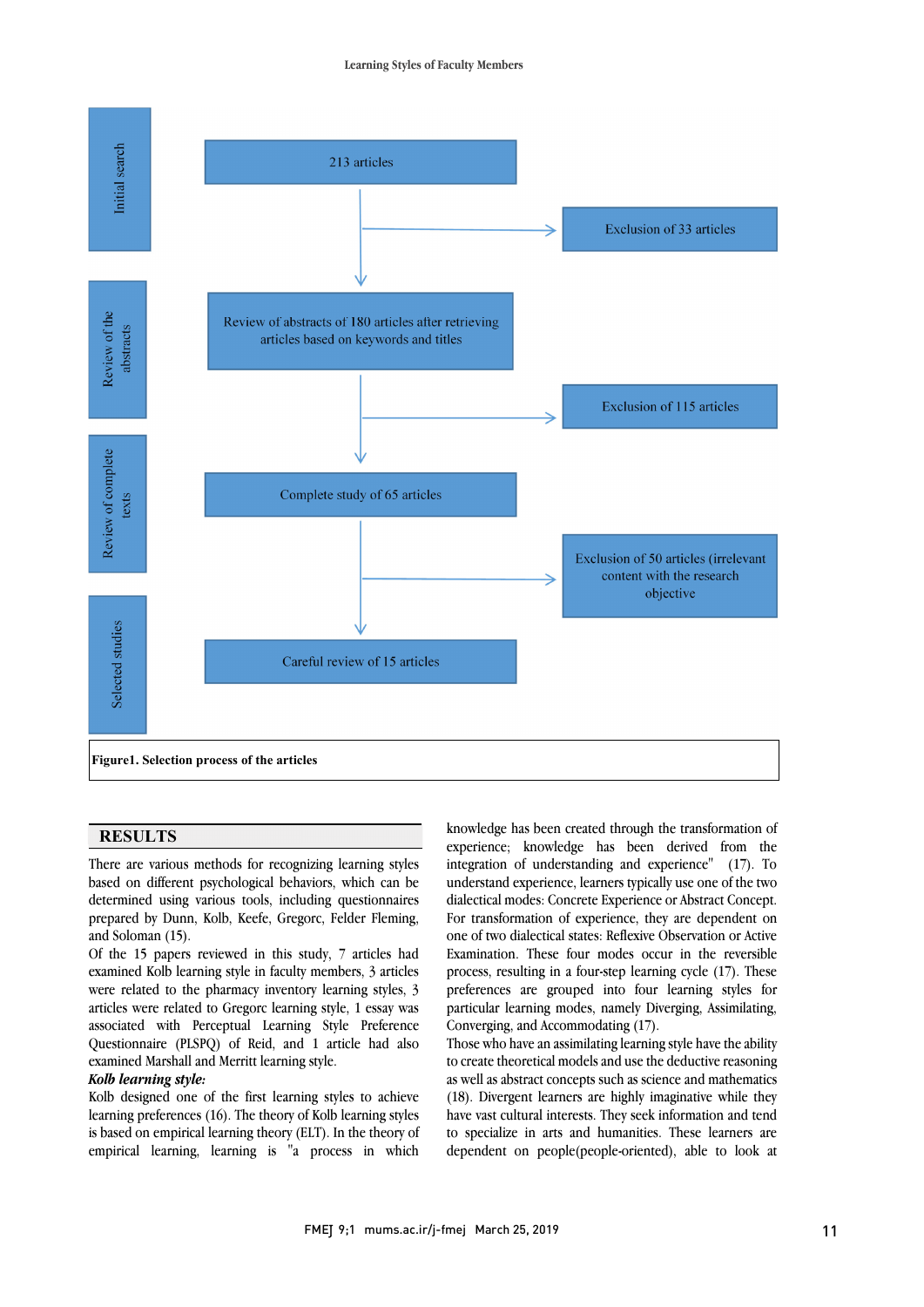together, so they are considered as conceptual learners (18). The type of accommodating learners includes those who implement the ideas, are visual, adapt well to changing circumstances, and are considered as conceptual learners. observations, trials, and errors, but they are weak in collecting information and making decisions. They are successful when they are doing something under the guidance of others (18). The converging learning style is hypothetical argumentation which reflects the abstract learner (18). Learners may also provide a balanced learning problems from multiple perspectives and organize ideas These types of learners can solve problems using determined by the practical application of ideas and the profile that emphasizes all four models together (18).

 Most studies that have been conducted on learning styles of to the converging type as the dominant learning style among faculty members (14, 19-22). Some studies focus on the combination of converging and accommodating (23), while others (24) focus on assimilating learning style as the  $\overline{\phantom{a}}$ faculty members based on Kolb questionnaire have referred dominant styles. Also, faculty members tend to show higher abstract conceptualization (AC) (19, 22).

#### *Pharmacy Inventory Learning Style:*

 The pharmacy inventory learning style was first described in resources in 2004 and was specifically for pharmaceutical questionnaire divides the learning styles of pharmacists into four categories of Diverging, Assimilating, Converging, and Accommodating (26). A number of researchers examined the concluded that faculty members predominantly preferred an assimilating learning style  $(27-29)$ . Moreover, the most common secondary learning style of faculty members was education. This tool is based on Kolb style (25). The faculty members' learning styles using this tool and converging (27, 28).

 faculty members entitled "learning styles of students and faculty members in healthcare professions", introduced the Marshall and Merritt Learning Style Questionnaire (1986). The results of this study showed that faculty members often Linares (30) study which was conducted in 1999 on 30 used the converging learning style.

#### *Gregorc Learning Style:*

 The other exclusively used instrument was developed by Canfield which was based on accepted theories of human learning and motivation. The cognitive learning cycle was cycle. The Gregorc style was based on the Jung theory. According to Jung, differences between individuals can be explained by how they use their power to understand and judge (judgment or belief). Perceptual abilities or ways in abstract. Abstract individuals prefer intellectual thinking ability to exchange new information, while concrete individuals are involved in the use of physical senses. Judgment and decision (belief) refer to the way people different individuals tend to use a variety of methods, including step by step, systematic or random arrangement, or non-linear arrangement. These qualities make it possible for four different learning styles: concrete - sequential, also determined by Hill. In 1982 Gregorc introduced a new which one understands information can be concrete or organize the information. In judging and decision-making,

 random (16). In studies that used Gregorc's questionnaire to determine the dominant learning style of faculty members, the concrete-sequential learning style was obtained as the abstract - sequential, abstract - random and concrete dominant learning style of faculty members (16, 29).

Also bitchman, sadowski and frams (51) in their survey of graphic arts students and professors provided at the ASEE Annual Conference in Portland in 2005, found that 70% of professors had a concrete-sequential learning style and 34% Also Birchman, Sadowski and Harris (31) in their survey of were interested in the concrete-random learning style.

## *Reid's Perceptual Learning Style Preference:*

Rem s *i* erception *Leurning style i* reference:<br>By examining four perceptions (auditory, visual, tactile, and kinetic) and two preferences for social learning (collective and individual), Reid (1995) designed perceptual learning style questionnaire for identifying the learning preferences of English learners as second language (ESL) and English<br>learners as a foreign language (EEL)  $(32)$ learners as a foreign language (EFL) (32).

 Perceptual Learning Style Preference Questionnaire includes six learning styles, each of which has 5 questions, which means that this questionnaire has a total of 30 tactile, collective learning, and individual learning. The first to the fourth styles are perceptual learning styles and the last two styles form the social category (33). Visual learners learn more effectively through the eyes (sight) and videos, as well as written instructions for classroom work (32). Hearing learners can learn effectively through ears (34). They like to take part in discussions and group work  $(32)$ . Tactue rearners rearn by touching (nanos) more effectively  $(34)$ . They need to touch and deal with objects, and they learn through making artwork related to language learning (32). Kinetic learners learn more effectively through physical experiences (34). They like the learners also have a greater motivation to participate in questions. The desired styles are: visual, auditory, kinetic, (34). They need visual stimulation of bulletin boards, films work (32). Tactile learners learn by touching (hands) more activities in which they are allowed to move. Collective collaborative learning (32).

 Hassanein (35), in his review in 2015, studied the learning styles of 27 foreign language professors. In this study, Reid's perceptual tearing preference questioninate (1901) was perceptual learning preference questionnaire (1984) was multiple learning styles.

 It has been observed that there is no relationship between gender and faculty members' learning styles  $(14, 24, 27)$ . in their 2012 survey on pharmacy faculty members using the Gregorc questionnaire that the dominant style of male faculty members was respectively, abstract-sequential and abstractrandom, while the predominant learning style of women was<br>abstract-random. They also conducted a survey using the questionnaire of pharmacy inventory learning styles, and the results showed that women were more assimilating while However, Crawford, Alhreish and Popovich (29) concluded random, while the predominant learning style of women was men were diverging.

members' learning styles (14, 24). Although Richard, Deegan and Klena (19) concluded in their study that age could also be effective in faculty members' learning preferences, so that none of those who were 26 years old or younger had an There was no relationship between the age and faculty assimilating learning style.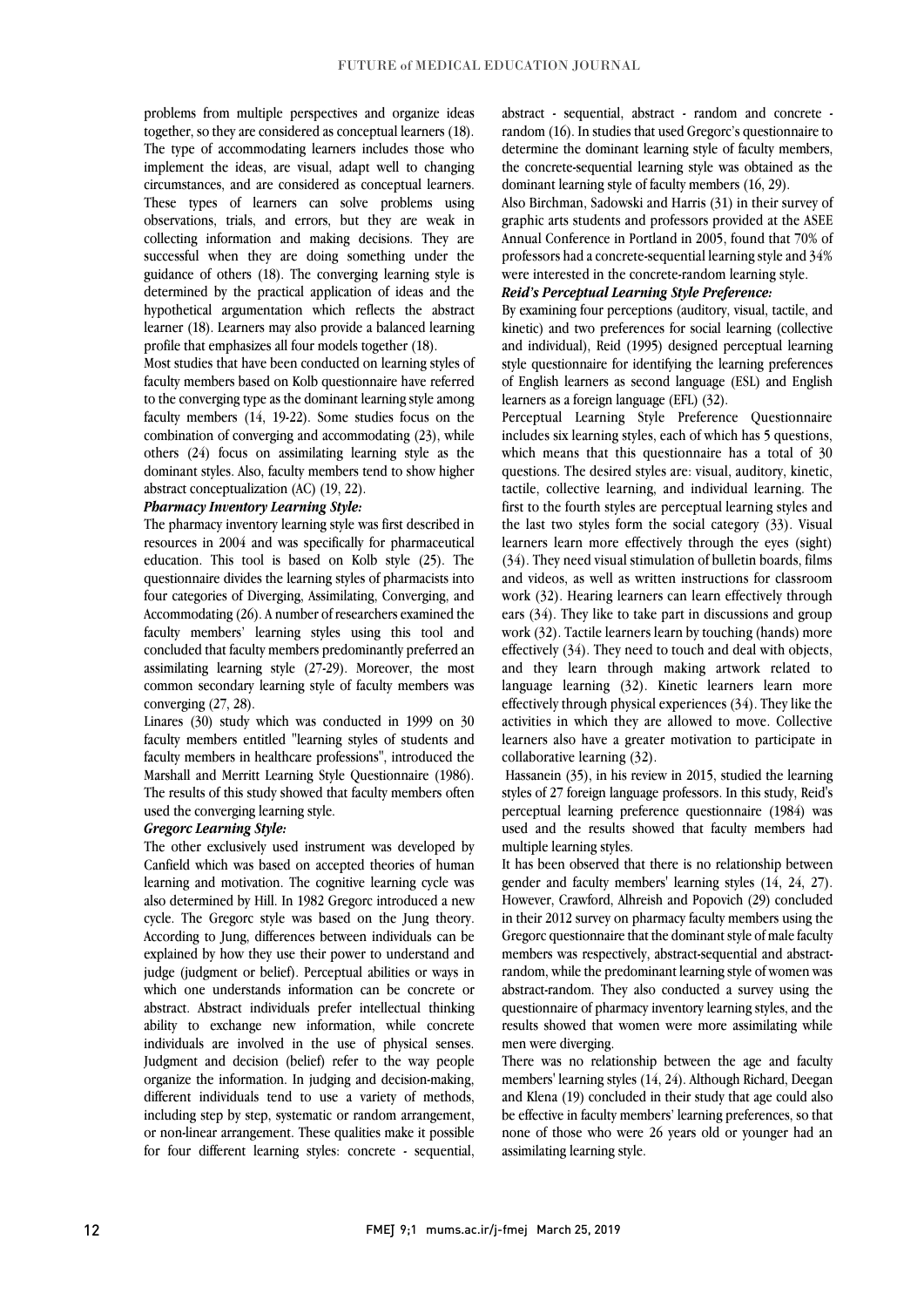$\mathbf{r}$ 

| Table1. Overview of the reviewed articles |                                                                                                                                                                                    |                                                                                                                              |                                                                                                                                                                                                                                                                                                                                                                                                                                                                        |  |  |  |
|-------------------------------------------|------------------------------------------------------------------------------------------------------------------------------------------------------------------------------------|------------------------------------------------------------------------------------------------------------------------------|------------------------------------------------------------------------------------------------------------------------------------------------------------------------------------------------------------------------------------------------------------------------------------------------------------------------------------------------------------------------------------------------------------------------------------------------------------------------|--|--|--|
| <b>Authors</b>                            | <b>Objective of the Study</b>                                                                                                                                                      | <b>Population of the Study</b>                                                                                               | Conclusion                                                                                                                                                                                                                                                                                                                                                                                                                                                             |  |  |  |
| Kolb Learning Style                       |                                                                                                                                                                                    |                                                                                                                              |                                                                                                                                                                                                                                                                                                                                                                                                                                                                        |  |  |  |
| Richard, Deegan,<br>Klena (19) (2014)     | Investigating the learning<br>styles of faculty members at<br>an academic program                                                                                                  | orthopedic residents, faculty<br>members                                                                                     | The most common style among the<br>participants was the converging learning<br>style                                                                                                                                                                                                                                                                                                                                                                                   |  |  |  |
| Aalaa et al (14)<br>(2013)                | Comparing learning styles of<br>students and faculty<br>members                                                                                                                    | Medical Students and<br>Faculty in Pre-Clinical Stage<br>of Medical Education                                                | The most common style among students and<br>faculty members was converging                                                                                                                                                                                                                                                                                                                                                                                             |  |  |  |
| Engels, de Gara<br>(23)(2010)             | Assessing Learning Styles of<br>the Medical Students,<br>residents of general surgery,<br>and Faculty members                                                                      | Second year medical<br>students of Physiopathlogy,<br>Residents of General<br>Surgery, Faculty Members of<br>General Surgery | Lower prevalence of a combination of<br>converging and assimilating styles in first-<br>year residents / lower prevalence of<br>converging Learning style among medical<br>students compared to residents / more<br>prevalence of a combination of converging<br>and accommodating learning styles among<br><b>Faculty Members</b>                                                                                                                                     |  |  |  |
| Jack et al $(20)$<br>(2010)               | Comparing learning and<br>teaching preferences of<br>faculty members, residents,<br>and students                                                                                   | faculty members, residents,<br>and students of medical<br>sciences                                                           | The dominance of converging learning style<br>in all three categories / tendency of faculty<br>members to teaching style of modeling<br>teacher-centered role / significant<br>relationship between learning style and<br>teaching                                                                                                                                                                                                                                     |  |  |  |
| Adesunloye et al<br>$(24)$ $(2008)$       | Investigating Kolb preferred<br>learning style and predicting<br>different learning styles<br>among residents and faculty<br>members of an internal<br>medicine residency program. | Internal residents and faculty<br>members of Moorehorse<br>University of Medical<br>Sciences                                 | Assimilating learning style was dominant<br>among faculty members and residents                                                                                                                                                                                                                                                                                                                                                                                        |  |  |  |
| Mitchell, Nyland<br>$(21)$ $(2005)$       | Differences in learning styles<br>of students and faculty<br>members                                                                                                               | Senior students of nutrition<br>and faculty members                                                                          | Higher prevalence of converging and<br>assimilating learning styles in faculty<br>members / Significant difference between<br>learning style and functional domain:<br>converging in faculty members with<br>teaching clinical nutrition, converging in<br>faculty members with teaching<br>management, accommodating in faculty<br>members with teaching general nutrition                                                                                            |  |  |  |
| Kosower and<br>Berman (22)<br>(1996)      | Comparison of pediatric<br>residents and faculty<br>members' learning styles                                                                                                       | pediatric residents and<br>faculty members                                                                                   | Assimilating and converging learning style<br>in faculty members/accommodating and<br>diverging learning style in residents                                                                                                                                                                                                                                                                                                                                            |  |  |  |
| Pharmacy Inventory Learning Styles        |                                                                                                                                                                                    |                                                                                                                              |                                                                                                                                                                                                                                                                                                                                                                                                                                                                        |  |  |  |
| Loewen, Jelescu-<br>Bodos (27) (2013)     | Investigating Learning styles<br>of Canadian pharmacy<br>practice residents and faculty<br>members                                                                                 | Pharmacy residents and<br>faculty members in British<br>Columbia                                                             | The predominant teaching view among<br>faculty members is apprenticeship / high<br>prevalence of assimilating style among<br>residents and faculty members as the<br>dominant learning style / different<br>distribution of secondary learning styles,<br>with assimilating and converging as the<br>most common secondary learning styles<br>among faculty members and diverging as<br>well as accommodating as the most<br>prevalent learning styles among residents |  |  |  |
| Robles, Cox, and<br>Seifert (28) (2012)   | Identifying learning styles of<br>students and faculty members<br>in order to investigate its<br>effect on students'<br>performance                                                |                                                                                                                              | The dominant learning style among faculty<br>Students and faculty members members was assimilating and secondary<br>of Texas Faculty of Pharmacy converging /the dominant learning style<br>among students was assimilating                                                                                                                                                                                                                                            |  |  |  |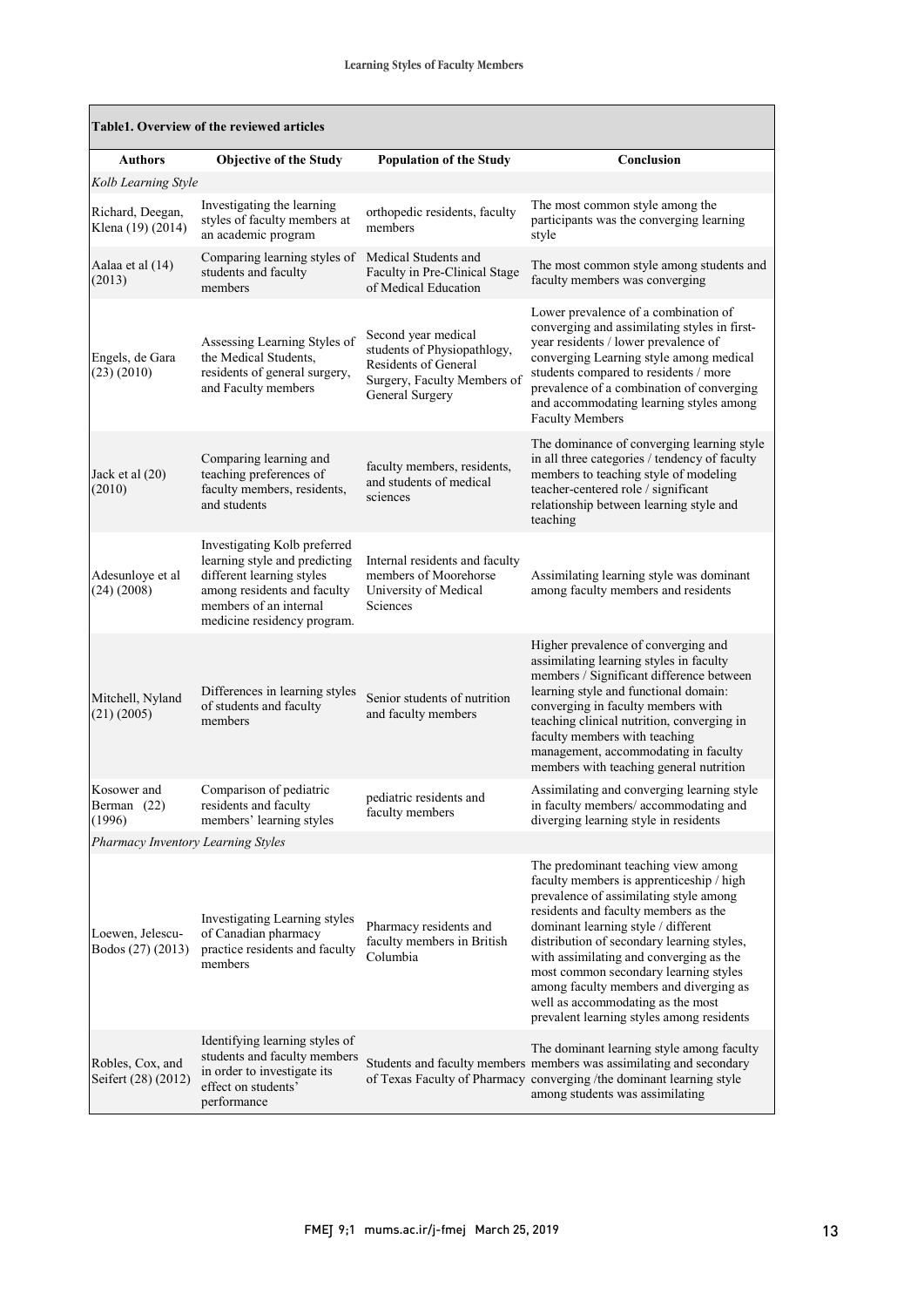| <b>Table1. Continued</b>                     |                                                                                                                                                                                    |                                                                                                               |                                                                                                                                                                                                                                                                                                                                                                                                           |  |  |  |
|----------------------------------------------|------------------------------------------------------------------------------------------------------------------------------------------------------------------------------------|---------------------------------------------------------------------------------------------------------------|-----------------------------------------------------------------------------------------------------------------------------------------------------------------------------------------------------------------------------------------------------------------------------------------------------------------------------------------------------------------------------------------------------------|--|--|--|
| Authors                                      | <b>Objective of the Study</b>                                                                                                                                                      | <b>Population of the Study</b>                                                                                | Conclusion                                                                                                                                                                                                                                                                                                                                                                                                |  |  |  |
| Crawford.<br>(29)(2012)                      | Comparison of learning styles<br>Alhreish, Popovich of pharmacy students and<br>faculty members                                                                                    | Pharmacy Students entering<br>from $2008$ to $2010$ and<br>faculty members of Illinois<br>University, Chicago | Total learning styles Respectively included:<br>assimilating, converging, multiple, diverging,<br>accommodating/ there was no significant<br>difference between basic and clinical faculty<br>members/ there was a significant difference<br>based on gender, so that women tended to be<br>assimilating while men were mostly<br>diverging                                                               |  |  |  |
| Gregorc Learning Style                       |                                                                                                                                                                                    |                                                                                                               |                                                                                                                                                                                                                                                                                                                                                                                                           |  |  |  |
| Crawford.<br>(29)(2012)                      | Comparison of learning styles<br>Alhreish, Popovich of pharmacy students and<br>faculty members                                                                                    | Pharmacy Students entering<br>from $2008$ to $2010$ and<br>faculty members of Illinois<br>University, Chicago | Significant difference between the basic and<br>clinical faculty members/dominant faculty<br>members' learning styles in basic sciences,<br>abstract sequential, and among clinical<br>faculty members concrete sequential / There<br>was a significant difference between learning<br>style and gender / prevalence of abstract<br>sequential and concrete random in men and<br>abstract random in women |  |  |  |
| Birchman,<br>Sadowski, Harris<br>(31) (2009) | Assessment of Graphics<br>Students and faculty members and faculty members of<br>learning styles                                                                                   | Computer graphics Students<br>Purdue University                                                               | 70% of faculty members had concrete<br>sequential and 34% had concrete random<br>learning styles                                                                                                                                                                                                                                                                                                          |  |  |  |
| Berlocher and<br>Hendricson (16)<br>(1985)   | Investigating learning styles<br>of faculty members                                                                                                                                | Clinical faculty and dental<br>students at the Texas<br>Dentistry School                                      | Dominant style in all groups was concrete<br>sequential / students had secondary abstract<br>random learning style.                                                                                                                                                                                                                                                                                       |  |  |  |
| Reid's Perceptual Learning Style Preference  |                                                                                                                                                                                    |                                                                                                               |                                                                                                                                                                                                                                                                                                                                                                                                           |  |  |  |
| Hassanein (35)<br>(2015)                     | Identifying learning style<br>preference of faculty<br>members and students using<br>data on learning styles in E-<br>Learning Instructional Design                                | Non-Arabic faculty members<br>whose first language was<br>English and Students of<br>English language         | The predominant style in both groups was<br>multiple learning style                                                                                                                                                                                                                                                                                                                                       |  |  |  |
| Marshal and Merritt Learning Style           |                                                                                                                                                                                    |                                                                                                               |                                                                                                                                                                                                                                                                                                                                                                                                           |  |  |  |
|                                              | Identifying learning styles of<br>students and faculty members<br>Linares (30) (1999) and the relationship between<br>learning style and preparation<br>for self-centered learning |                                                                                                               | Willingness of faculty members to prepare<br>for self-centered learning compared to<br>Students and faculty members students/significant relationship between<br>of Nursing and Health School learning style and preparation for self-<br>centered learning: increased self-centered<br>learning in converging style                                                                                      |  |  |  |

As age increases, there is a prioritized reduction in learning with practice and more priority for learning with reflection (reflective observation-active experimentation). Two learning styles that use active experimentations (converging and accommodating) indicate a reduction over time, while two learning styles that use reflective observations (diverging, assimilating) showed an increase per say(19). Similarly, as age progresses, abstract conceptualization increases as well. The increase corresponds to the percentage of "assimilators", because both reflective observation and abstract conceptualization are used (19).

In some studies, it has been shown that there is no relationship between the functional field of faculty members and their learning styles (14), while others found significant differences among faculty members learning preferences and their functional areas (21). At the same time, some researchers (29) used two tools to investigate this issue and concluded that using the Gregorc questionnaire shows a difference between the basic and clinical faculty members' learning styles, but based on pharmacy inventory learning styles, there was not a significant difference between the dominant learning styles of basic and clinical faculty members.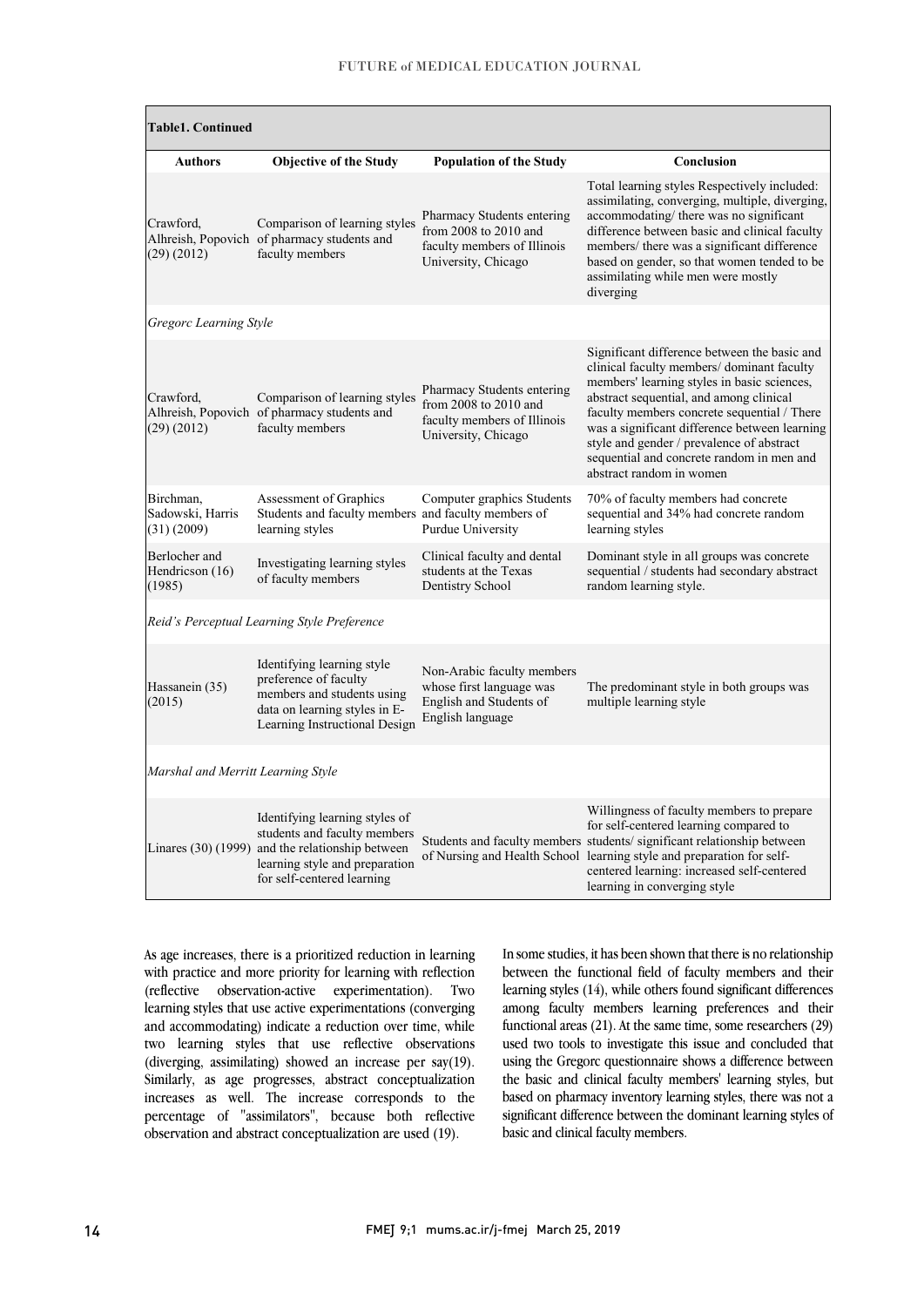Most studies which were reviewed reported that there is a coordination between learning styles of students and faculty members learning preferences (16, 20, 24, 27, 28), while there are also a number of significant statistical differences between faculty members' dominant learning styles and the students (14, 22, 29, 31, 35). However, few studies concluded that the coordination of the learning style of instructors and students' performance (28).

It seems that teaching experience affect faculty members' learning styles (28). Robles, Cox, and Seifert (28), in their 2012 study, used the pharmacy learning style questionnaire to study the learning preferences of 67 faculty members at the School of Pharmacy, Texas Medical University. They concluded that instructors who had 6 years of experience or less have a dominant assimilating learning style, while those with more than 6 years of teaching experience tend to have converging learning style.

The willingness of faculty members to self-centered learning was more than students, while the level of preparation for self-directed learning was related to learning styles, so those with converging learning style were more self-centered than other learning styles (30). There was also a significant relationship between the learning styles and the faculty members' teaching style, so those with converging learning style tended to use teacher-centered role modeling (20).

## **DISCUSSION**

The purpose of this research was to investigate the faculty members' learning styles. More than 70 models of learning styles have been documented up to now (7). Out of fifteen articles in this study, the dominant learning styles included: converging and assimilating from Kolb tool, concretesequential from Gregorc tool, and assimilating from the pharmacy inventory learning styles tool.

Learning styles were first introduced by Hermann Wetkin (1962). He extracted field-dependent and field-independent styles and used them in language teaching. Later these styles were further examined by Chapel and Green (1992).

According to them, people who have an analytic style are independent in analyzing backgrounds of different parts of language learning. However,

individuals with a general learning style or those who are dependent on the background see the language as a whole and thus, they are more successful in communication skills of the language (36).

Learning styles are influenced by personality, career choices, educational features, present work, and tasks (37).

As shown in numerous studies, people with converging style prefer to learn from the combination of abstract conceptualization and active experimentation; they like to deal with objects rather than people. Those with this learning style have the most ability in the practical application of ideas and theories. If faculty members have this style, they can solve problems and decide based on the solutions they find on issues (6).

As Richard, Deegan, and Klena (2014) have pointed out, learning through active experimentation decreases with age, while learning through abstract conceptualization increases (19). Individuals who learn through abstract conceptualization are driven by learning and are more successful in constructing basic plans or systematic programs. They prefer to think through scientific approaches in solving the problem (37). Faculty members also solve issues through scientific approaches. Therefore, it can be a reason for increasing the converging learning style among faculty members compared to students.

On the other hand, people with assimilating learning style prefer to learn through the combination of abstract conceptualization and reflective observation. These people have the greatest ability to understand a lot of information and combine them logically. They love the organized and accurate presentation of the information and are willing to get the right answer. Likewise, this learning style is effective for jobs which require information and knowledge (6) like what faculty members have as their characteristics.

In fact, the common aspect of the two dominant learning

| Table 2. Dominant learning styles of faculty members in the studies reviewed |                                                                                      |                                                                                                                |  |  |  |
|------------------------------------------------------------------------------|--------------------------------------------------------------------------------------|----------------------------------------------------------------------------------------------------------------|--|--|--|
| <b>Learning Style</b><br><b>Ouestionnaire</b><br>(Investigation Tool)        | <b>Professors' Dominant</b><br><b>Learning Styles in Studies</b><br><b>Performed</b> | <b>Studies Performed</b>                                                                                       |  |  |  |
|                                                                              | Converging                                                                           | Richard, Deegan, and Klena $(19)$ – Aalaa et al $(14)$ – Mitchell and<br>Nyland (21) - Kosower and Berman (22) |  |  |  |
| Kolb                                                                         | Assimilating                                                                         | Jack et al $(20)$ – Adesunloye et al $(24)$ - Mitchell and Nyland $(21)$ -<br>Kosower and Berman (22)          |  |  |  |
|                                                                              | Multiple                                                                             | Engels and de Gara (23)                                                                                        |  |  |  |
| Reid's perceptual learning<br>style preference                               | Multiple                                                                             | Hassanein (35)                                                                                                 |  |  |  |
| pharmacy inventory learning<br>styles                                        | Assimilating                                                                         | Loewen, Jelescu-Bodos (27) - Robles, Cox, Seifert (28) - Crawford,<br>Alhreish, Popovich (29)                  |  |  |  |
| Gregorc                                                                      | concrete -Sequential                                                                 | Berlocher, Hendricson (16) - Crawford, Alhreish, Popovich (29) -<br>Birchman, Sadowski, Harris (31)            |  |  |  |
| Marshal and Merritt                                                          | Converging                                                                           | Linares $(30)$                                                                                                 |  |  |  |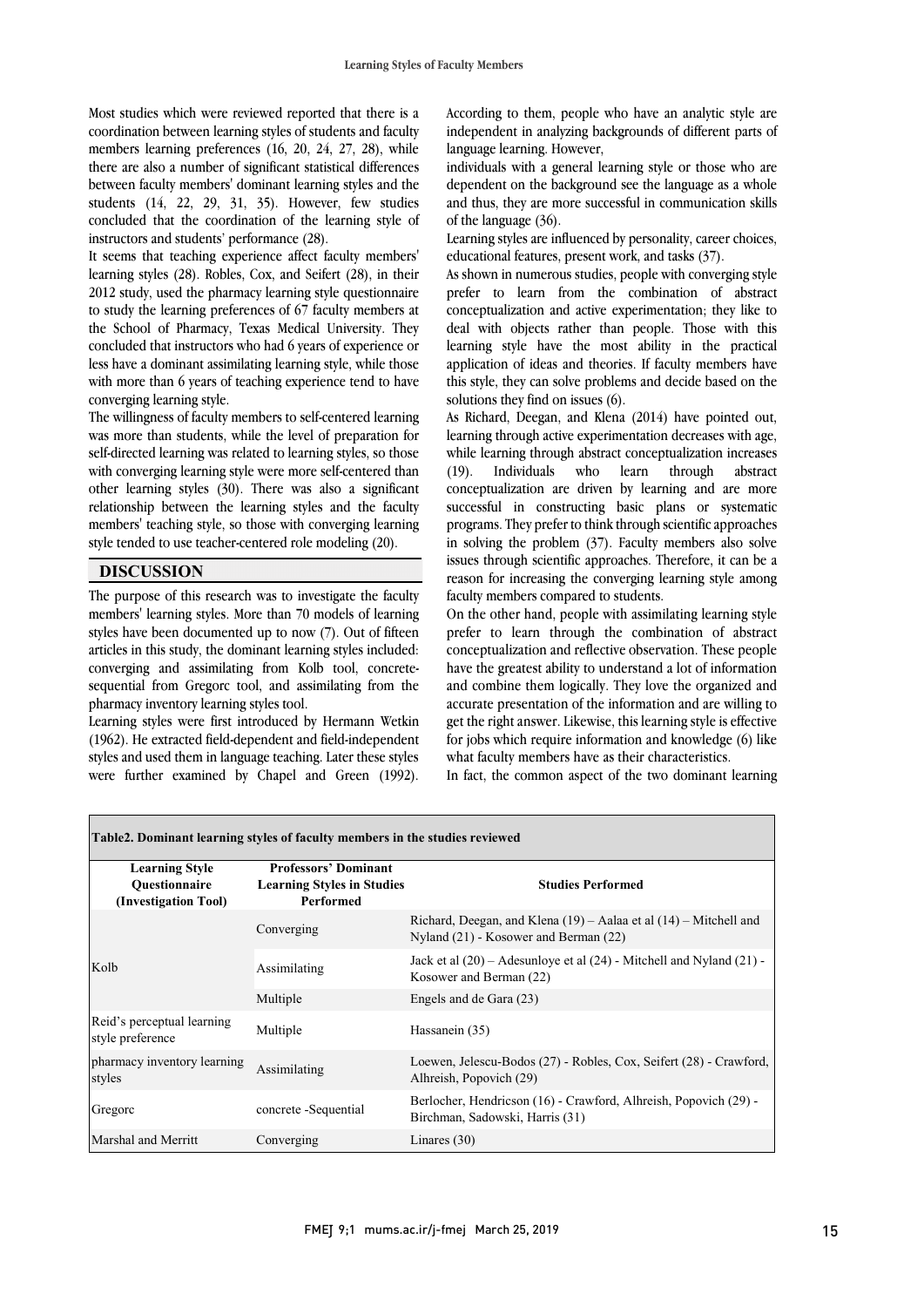styles among faculty members (assimilating and converging) in the learning cycle as derived from the studies, is seen in abstract conceptualization which indicates that faculty members are contemplating a subject and analyzing it to learn. Also, they are consistent with those self-guided learning styles. Since professors are considered adult learners, they learn based on their own educational needs and have self-centered learning that can be a reason for these learning styles.

In relation to the prevailing learning style of professors, the studies conducted using the Gregorc tool found a predominantly concrete-sequential learning style. The learners of this style move from the details to the whole and appreciate the measurable results. These learners prefer structured activities that have clear instructions and are also practical. They also like to learn from their physical senses (38). This learning style can be applied to clinical faculty members, because they work in the clinical setting in a practical way using the senses and moving step-by-step from one component to the next in their diagnoses.

In most studies, it has been shown that there is no relationship between demographic characteristics and learning styles (14, 24, 27). It should be noted that learning styles are influenced by personality, career choice, educational characteristics, present work, and tasks (37). Also, learning styles can be changed over time in different environments. These factors can have a dominant influence over demographic characteristics.

Awareness of different learning styles can be used to evaluate and design educational programs. Learning style preferences of faculty members may affect teaching styles, students' learning, students' engagement levels during learning, problem-based learning, and empirical teaching activities (29). On the other hand, professors need to continue to learn to maintain and enhance their own capabilities, so identifying their learning styles and providing training courses is an important issue. In higher education institutions, efforts are being made to continuously improve the professional development of non-academic and academic members through empowerment strategies including training, retraining and motivating members to play roles and accept responsibilities (11). Faculty members' empowerment programs vary from university to university and can be presented officially and informally. Official patterns include workshops, seminars, short courses, fellowship, individual counseling, and informal patterns include education by colleagues, formal education, elearning, and self-learning (10). Therefore, recognizing the faculty members' learning styles and providing empowerment courses are important.

It is suggested that faculty members' empowerment courses are designed based on their learning styles. The knowledge provided in this article is applicable to professors as well as to educational managers. It is recommended that some training courses are held and the necessary information is provided.

Considering the fact that a quick look at the articles and studies shows the number of articles that have examined the variables of the present research and their relationship directly has been limited, it can be said that the most important limitation of this study has been the low number of articles and studies reviewed.

#### **Ethical considerations**

Ethical issues (Including plagiarism, informed consent, misconduct, data fabrication and/or falsification, double publication and/or submission, redundancy, etc.) have been completely observed by the authors.

#### **ACKNOWLEDGMENTS**

We appreciate the vice chancellor in Mashhad University of Medical Sciences for unconditional support provided.

#### **Financial Support**

This article is part of the Master's thesis for Educational Technology in Medical Sciences under number 970519 which was funded by Mashhad University of Medical Sciences.

**Conflict of Interest:** The authors declare that they have no competing interests.

#### **REFERENCES**

1. Karimi Moonaghi H, Dabbaghi F, Oskouei F, Julkunen KV. Learning style in theoretical courses: nursing students' perceptions and experiences. Iranian Journal of Medical Education 2009;9(1):41- 54. Persian.

2. Bijani M, Moradi H, Karami G. An investigation of concept and position of motivation in the program of adult education 2011. Work and community 2011;132- 133:100-12. Persian.

Michel AYK. A pedagogic and didactic use of representations and learning styles for learner engagement: A conceptual framework for teacher mediation. International Journal of Learning, Teaching and Educational Research 2018;17(3):82-95. 4. Valizadeh L, Zamanzadeh V. Nursing and midwifery students' learning styles in Tabriz medical university. Iranian Journal of<br>Medical Education 2006:6(2):136-40. 2006:6(2):136-40. Persain.

5. Ahanchian M, Mohamadzadeghasr A , Garavand H, Hosseini A. Prevalent learning styles among nursing and midwifery students and its association with functionality of thinking styles and academic achievement a atudy in Mashhad School of Nursing and Midwifery. Iranian Journal of Medical Education 2012;12(8):577-88. Persain.

6. Karimi Moonaghi H, Binaghi T. Teaching and learninig style and the application in higher education. Mashhad:

Mashhad University of Medical Sciences; 2009. Persian.

7. Hernández-Torrano D, Ali S, Chan CK. First year medical students' learning style preferences and their correlation with performance in different subjects within the medical course. BMC Medical Education 2017;17(1):131.

8. Fidalgo P, Santos IM, Thormann J. Instructional materials and students' learning styles. In: Bastiaens T, Van Braak J, Brown M, Cantoni L, Castro M, Christensen R, et al, editors. Proceedings of EdMedia: World Conference on Educational Media and Technology; Amsterdam, Netherlands: Association for the Advancement of Computing in Education (AACE); 2018. p.